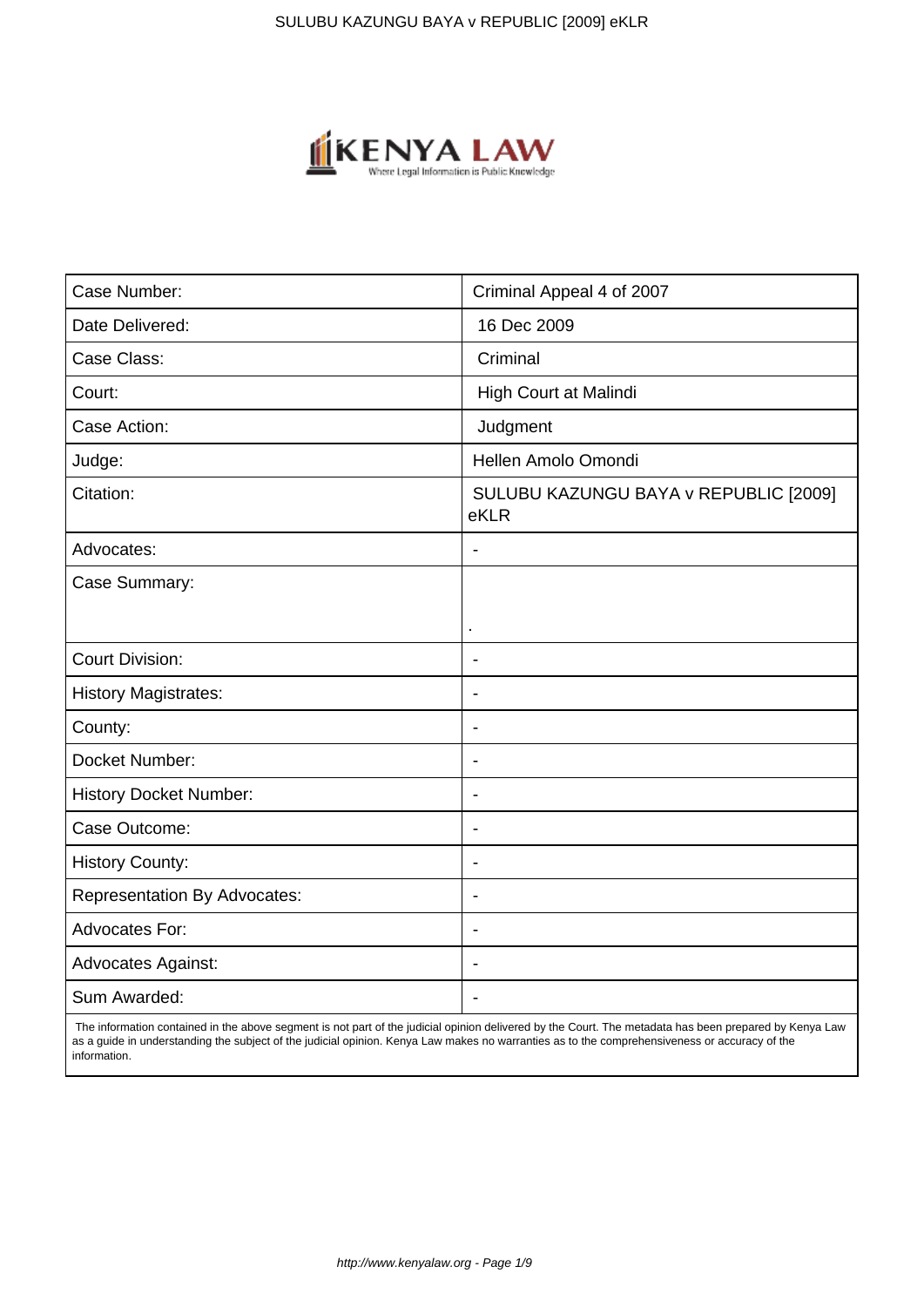# **REPUBLIC OF KENYA**

# **IN THE HIGH COURT OF KENYA**

## **AT MALINDI Criminal Appeal 4 of 2007**

**SULUBU KAZUNGU BAYA ….......................................... APPELLANT**

**- Versus -**

**REPUBLIC………………………………...….… RESPONDENT**

# **J U D G M E N T**

Sulubu Kazungu Baya (referred to as the appellant) was convicted on a charge of manslaughter contrary to section 202 Penal Code as read with 205 Penal code and sentenced to 15 years imprisonment.

He had denied the charge whose particulars were that on  $12<sup>th</sup>$  August 2004 at about 9.00pm at Mkoma Moja village, Kipini location within Tana River District of the Coast Province unlawfully killed Sulubu Karisa. After due trial in which prosecution called seven witnesses and appellant was the only defence witness, he was convicted.

Appellant was the father of the accused and husband to PW1 (Bugato Bahaya Komora) on 12-8-04 at about 9.00pm appellant had spread his mat and was smoking bhang inside the house when the deceased walked into the room – sensed the smell of the weed and walked out. After a brief conversation with his mother (ie PW1), the deceased left to go for a short call. Appellant went where the deceased was and stabbed him – deceased fell down saying "umenidunga, umeniua" (you have stabbed me, you have killed me). PW1 rushed to the deceased and noted he had been stabbed on the chest and blood was coming out of his chest. She did not see the knife appellant used as it was dark although she had seen him with a knife that morning and which she was able to identify in court.

PW1 stated that the knife was recovered from the *makuti* structure where appellant had thrown it after stabbing deceased.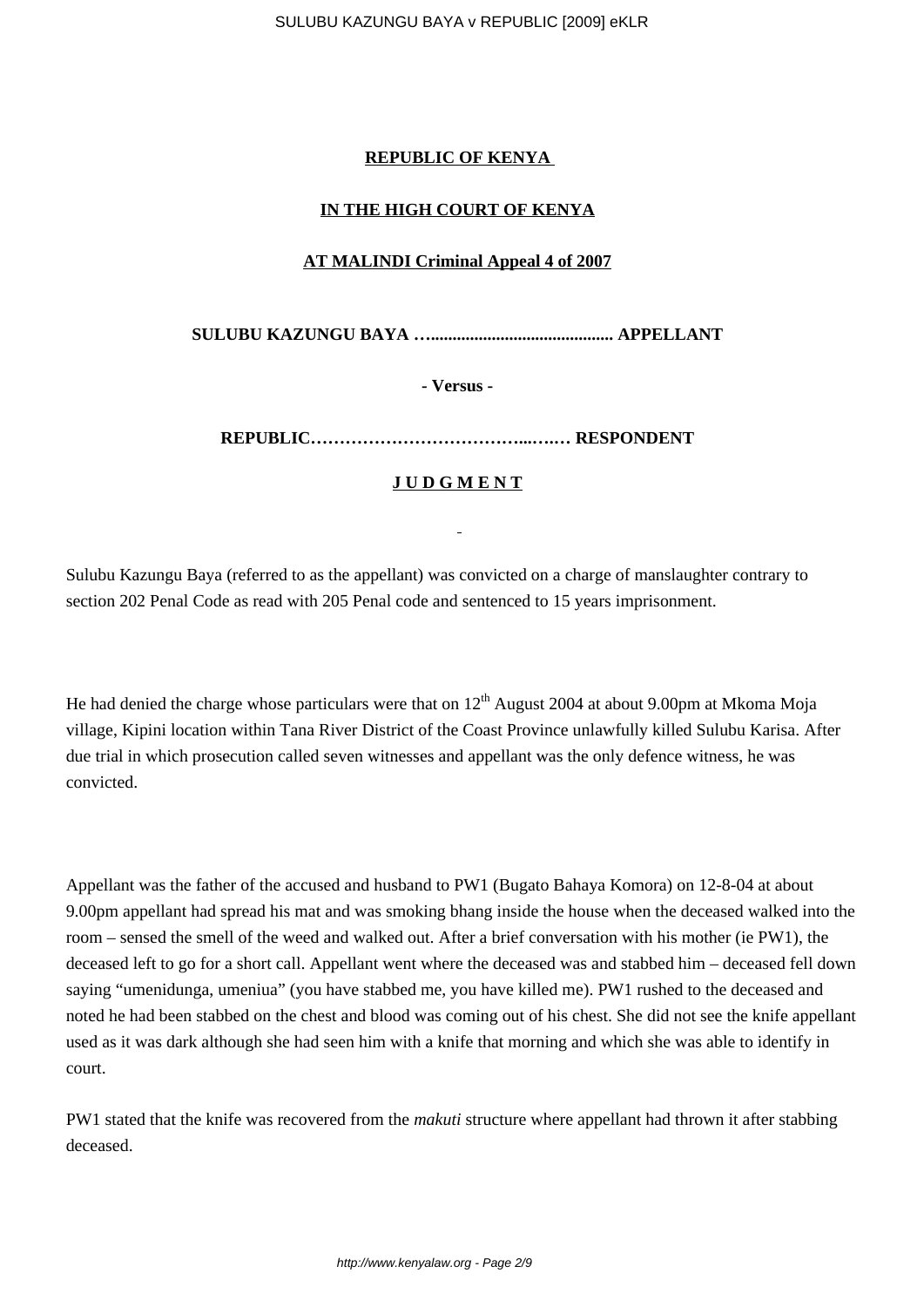PW1 then called one of her sons, Kalume to get a bicycle - a neighbour Mwambegu heard the noise and went to the scene. It was her evidence that appellant was a bhang smoker and would become violent once he had consumed the same. After the incident, PW1 run to the local church, but appellant ordered her to go back and bury the deceased. Appellant then went to report that deceased had stabbed himself, but when police arrived at the scene PW1 told them it was appellant who had stabbed the deceased. She identified part of the bloodied cloth which had been worn by appellant and had been produced as exhibit.

### PW1 also stated:-

*"Accused kept saying everyday that he would kill someone with his knife. I kept reporting to the village elder ….accused is a son to the brother of the village elder and that is why he took no action."*

PW1 on cross-examination denied suggestions that deceased was stabbed by one Salim, saying;

*"It is you who stabbed him. We were only 3 of us with you and deceased. It was not Salim. Salim was at the road. It is even me who held you on the shoulder to remove you…."*

Kalume Sulubu (PW2), a brother to the deceased told the trial court that he was at home on 2-8-04 at about 9.00pm when a fight erupted between he deceased and the appellant over a pair of trousers which deceased as wearing. Both the deceased and appellant were drunk. Then he said:

"The accused (now appellant) left where he had been drinking and came to the deceased. He stabbed the deceased with a knife. I saw him stab the deceased and deceased screamed *"Baba umeniua 3 times. I do not know where he got the knife from…I saw he had been stabbed on the right side of the chest."*

PW2 further informed the trial court that after he incident, appellant suggested to his wife (PW1) that they go to the police station and say that deceased had stabbed himself – she declined. Accused's other brother followed the appellant and realized he had reported to the village elder that it was Salim who had killed the deceased, and at the police station he said deceased had stabbed himself. PW2 and their neighbour Mwambegu collected the knife, about 3 metres away from the scene. PW2 also identified a blood stained shirt deceased had worn. He said "before the fight, the deceased did not exchange any words with the accused. Accused did not speak at all. He just rose and attacked the deceased."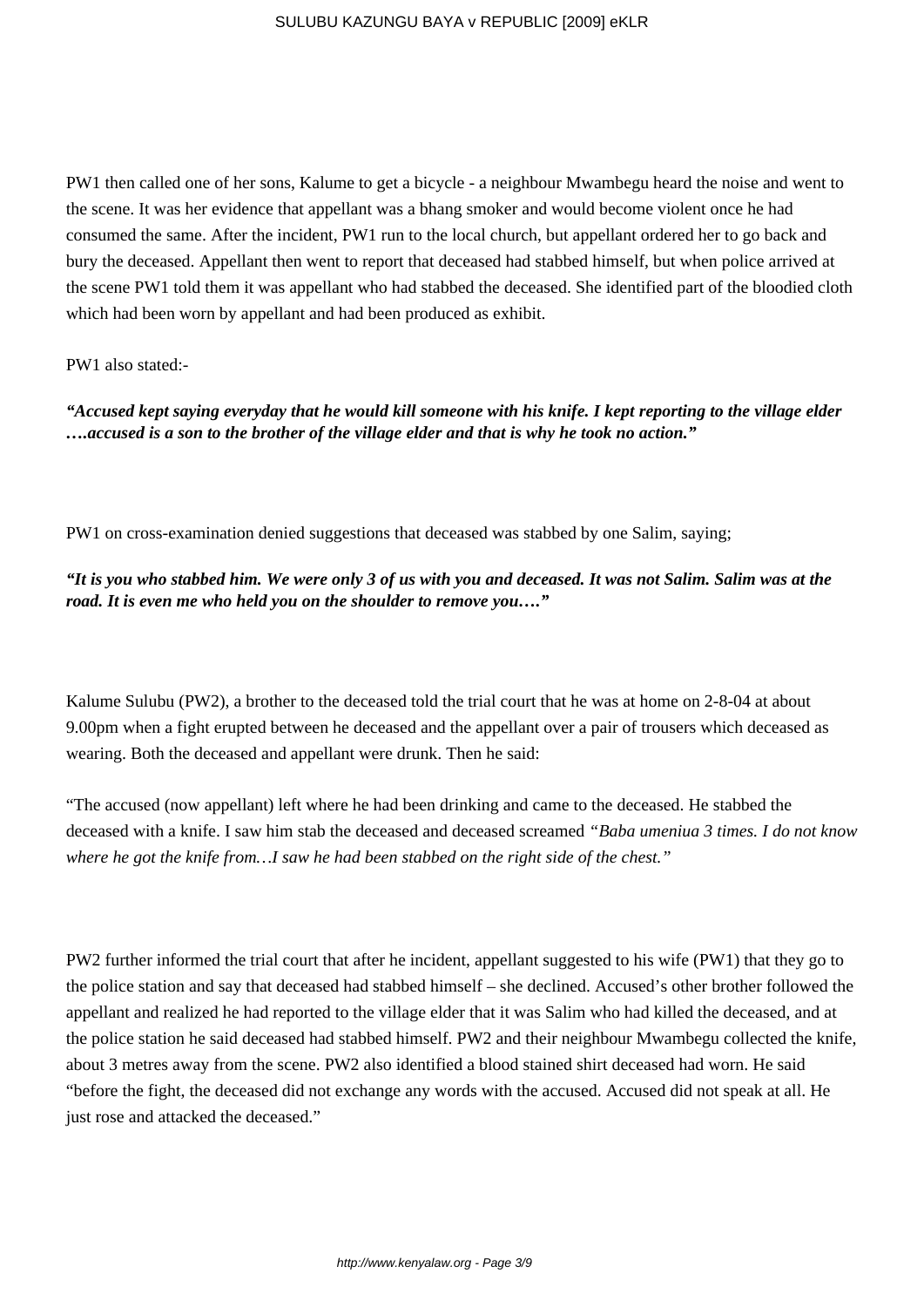On cross-examination PW2 was insistent that it was the appellant who stabbed the deceased and deceased even made such a declaration thrice before he succumbed further that even before the date of the incident, appellant had been threatening the deceased.

Salim Sulubu (PW3) was at the home of a neighbour called Njoroge when he heard voices coming from his home which was about 300 metres away – this was at about 8.30pm. He rushed home and found the deceased inside the house, already dead with a knife wound on the right side of his chest. Kalume (PW2) told him it's their father who had stabbed deceased after some disagreement over alcohol. He was present when his father reported to the village elder that deceased had stabbed himself but that his mother disagreed and told the village elder that it was not true. When they went to the police station, appellant repeated he same lie, and again his mother said it wasn't true.

On cross-examination PW3 said he had left the deceased and the appellant drinking alcohol, and when he returned, PW1 was already dead. He denied suggestions by appellant that he is the one who killed he deceased, saing he had no reason to do so as there existed no differences between them.

Mwambegu Dadi, a neighbour to the Sulubu family heard sounds of people quarreling in his neighbour's home which was 50 metres away. He could not hear what they were saying, then he heard someone say three times, "*umeniua*" he also heard the voice of PW1 asking for water, and calling for help. When he got to the home to find out what was happening, he found the appellant, his wife and three sons (Salim, Shida and Kalume). The deceased was seated, being held by his mother who suggested that he be taken to hospital – however PW4 held him and realized he was already dead. PW4 noticed that deceased had a wound in the right side of the chest and on inquiry, PW1 and PW2 said appellant and deceased had been fighting – which appellant confirmed, but appellant claimed it was PW2 who had stabbed the deceased – Kalume who was present denied that Pc Michael Onchiri (PW5) who received the report from appellant told the trial court that appellant's report was that his son had stabbed himself with a knife. He visited the home and was given the knife which was the murder weapon and he deceased's shirt. Appellant's wife informed police that it was appellant who had stabbed the deceased.

(PW6) Dr. Charles Mwangombe who examined the appellant found him to be mentally fit.

Dr. Arnold Ojengo (PW7) performed the postmortem on the deceased stated that there was a chest injury on the anterior chest wall on the right side. He formed the opinion that the cause of injury was a penetrating chest injury.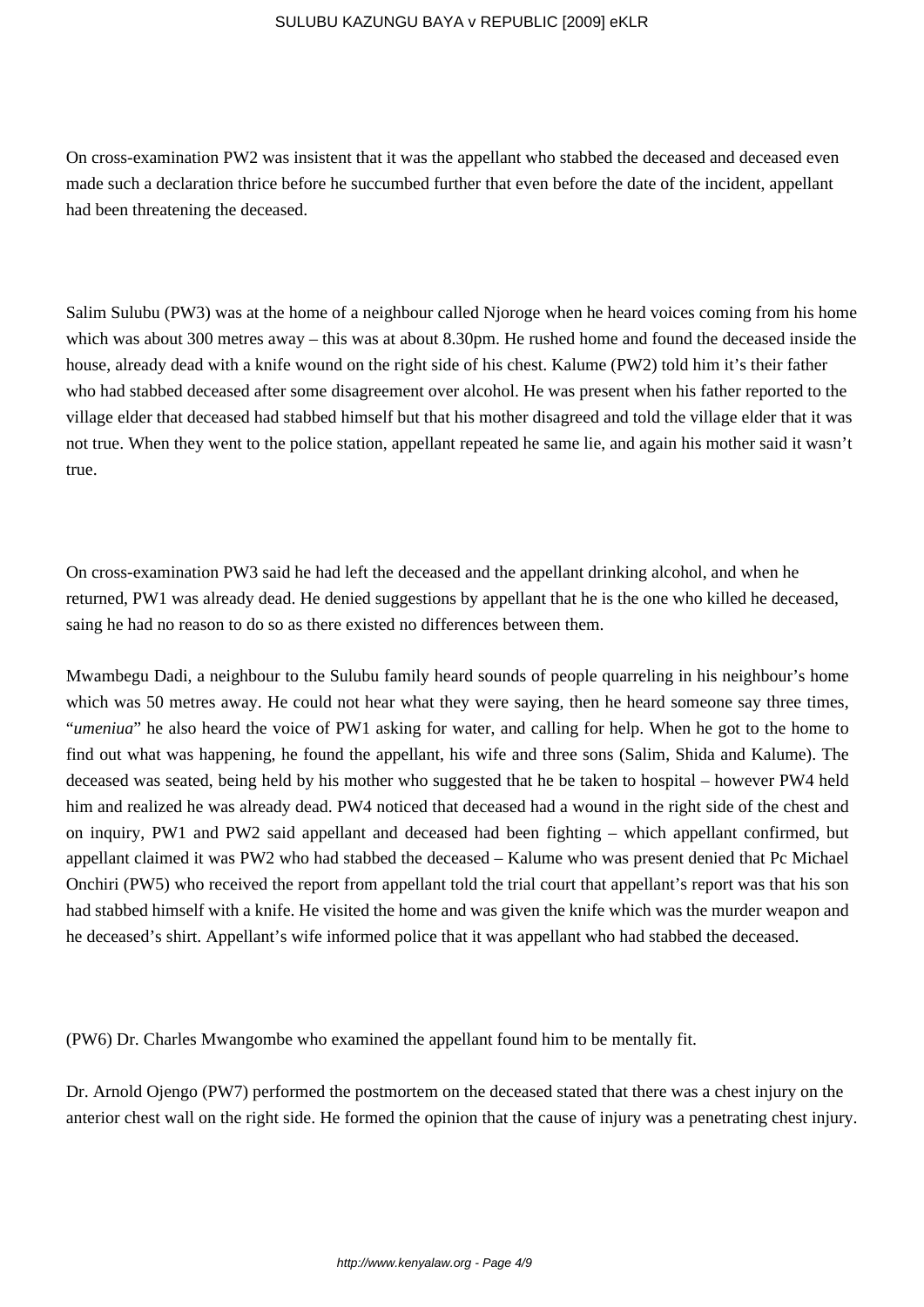In his unsworn evidence, appellant told the trial magistrate that his son had quarreled in his house in April 2002 and the deceased was stabbed by his younger brother, Salim. Later on in August 2002, the deceased and Salim quarreled again, and Salim again stabbed the deceased: then Salim and his mother tried to escape into the *shamba* while appellant remained screaming, with the deceased lying down.

When the neighbours came, appellant left to go and look for Salim and even met some people who told him that they had met the two running away, so he made a report to the village elder. The next day, police came, called his wife aside and spoke to her then appellant was arrested. He insisted he did not kill deceased whom he loved as he (deceased) used to help her and maintained that it is Salim who must have killed the deceased out of jealousy, as they had in the past fought for about 5-6 times.

The trial magistrate in his judgment found the evidence of PW1 and PW2 to be corroborative in every detail. He considered the evidence of witnesses as regards who was at the scene and that the person so consistently mentioned were PW1, appellant and the deceased, and that since none of these witnesses implicated PW1 in the incident, then the appellant was the most likely to be involved.

Trial magistrate also noted that there was corroborated evidence of a quarrel and a fight between appellant and deceased and also evidence of identification of the knife used in the attack, having belonged to appellant and its recovery a few metres from the scene.

The trial magistrate noted that there was a foundation on the motive of the attack being that appellant and deceased were both drunk and appellant had even ordered deceased to remove a pair of trousers deceased wore.

The trial magistrate also took into account that initially appellant reported that deceased was stabbed by PW2 (Kalume) only to change that later to Salim being the culprit and he stated:

*"All these factors can only lead to one conclusion, that it was accused, and not someone else, who stabbed deceased to death… the cause of death of deceased to be as a result of the penetrating chest injury, which to me is consistent with a knife, as in this case…"*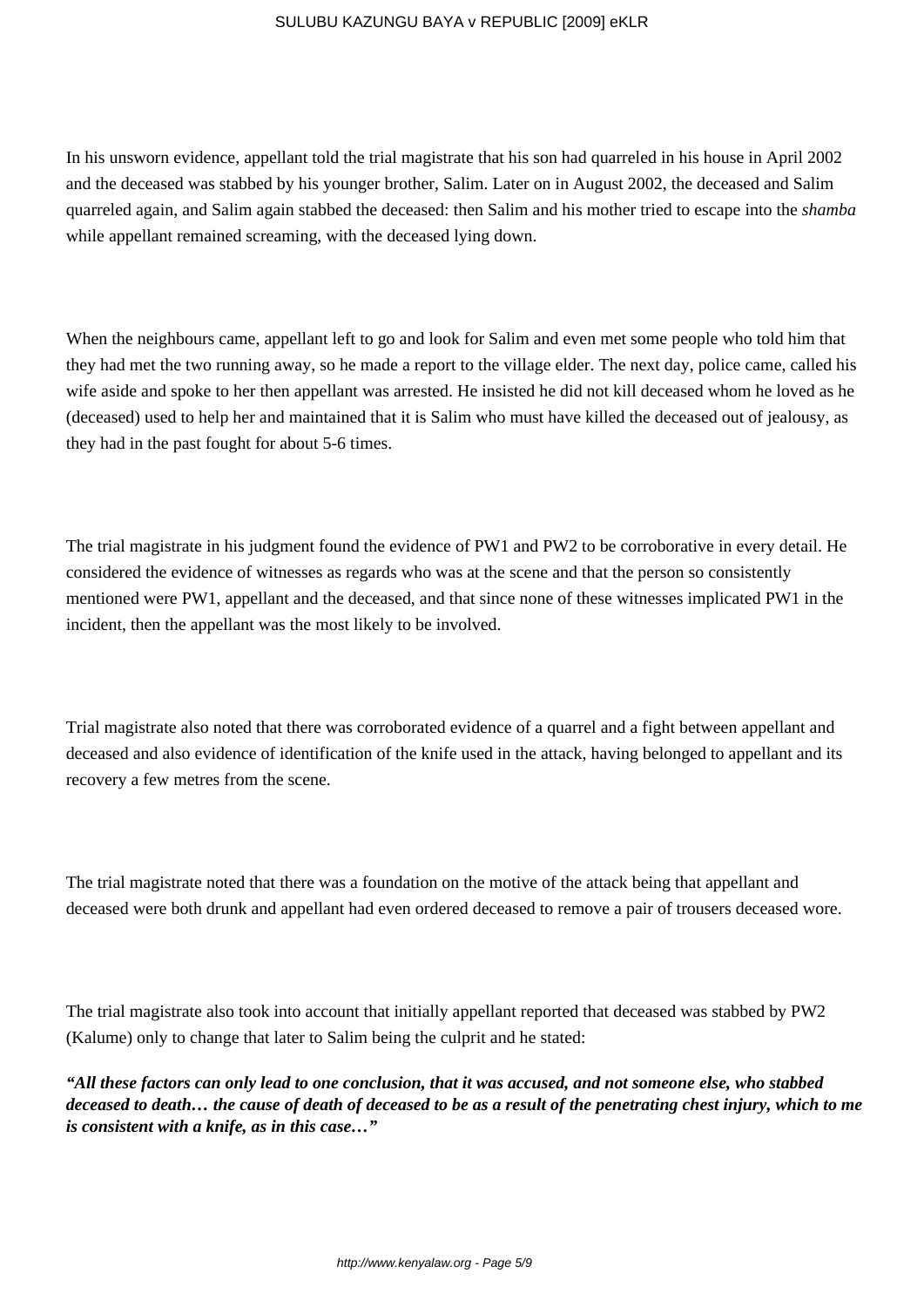The appellant's defence was considered and rejected, trial magistrate noted that appellant did not state what could have been the cause of the fight between Salim and accused.

Appellant challenged the findings on grounds that:

- (a) the trial magistrate erred by convicting him without considering that there existed a grudge between him and his wife.
- (b) There as no proper investigation done
- (c) He was framed up.

The appellant filed written submissions stating that the charge was based on petty domestic grudge between him and his wife who is also the source of her rebellious sons. He argues that this is borne out by the fact that whereas PW1 says they were only three of them at the time, PW2 claimed he was at home together with one Shida. He urges the court to resolve this contradiction in his favour, submitting that contradicting evidence is not reliable. He refers to the case of **Agostino Njoroge Ritho v R cr. App. No. 99/86.** Appellant draws the court's attention to the evidence that a prelude to the killing did not stem from any grudge or quarrel since evidence is that he just got up and walked to deceased and stabbed him – which to his mind is not possible and that the evidence against him as simply a conspiracy amongst his rebel family members.

As regards the offending weapon, he urges this court to consider the evidence of PW1 to the effect that she did not actually see the appellant with the knife at the time of attack and appellant wonders how he could have had the knife from morning till evening and questions how a kitchen knife can specifically belong to the father and not the family, especially because it was not found in his actual possession. He argues that these suggest that the witnesses are not very straightforward persons. It is contention that the conduct of his wife (PW1) and son Salim (PW4) suggest a guilty mind because immediately after it was pronounced dead, they both left the scene and that the truth is that they were running away from the scene because of being involved in the death of the deceased and that he is being framed.

He lists witnesses who were not called as Liwali Salim (the headman) Shoda/Shida, (a village elder) Njoroge (the complainant's neighbour), Mama Rabel, Cpl. Jared Nyaosi, Frank Mbaji and Menyi Kikugu and that the failure to call these witnesses shows the trial magistrate deliberately failed to address the issue out of malice.

He cites the decision in **Bukenya & Others v Uganda** which held that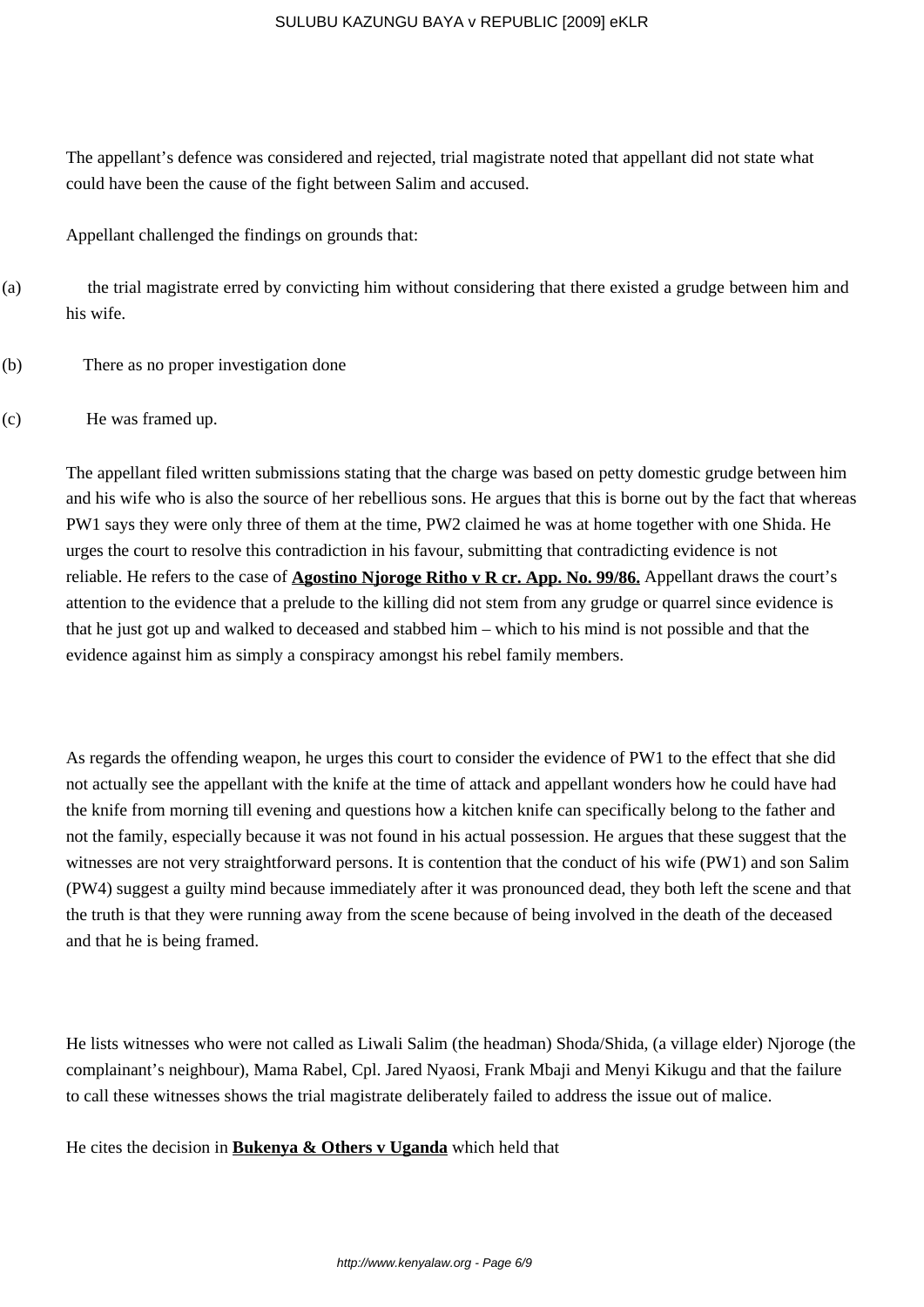- 1) prosecution must make available all witnesses to establish truth even if their evidence may be inconsistent
- 2) when the evidence is barely adequate, the court may infer that the evidence of the uncalled witesses, if called would tend to be adverse to the prosecution.

As for the recovered purported weapon appellant submits that there was nothing to prove its usage and no evidence of any blood stains found on the knife. Further that, no investigation was carried out.

The appeal on conviction and sentence was opposed and Mr. Ogoti on behalf of the Sate urge the court to consider the evidence of PW1 especially regarding appellant's violent nature whenever he became inebriated on bhang and alcohol, and he kept saying he would kill someone with a knife. He points out that this evidence was supported by the evidence of PW2 whose evidence confirms the altercation between appellant and the deceased, further that the evidence placed the appellant at the scene.

Mr. Ogoti concedes that there are contradictions in the evidence as to what preceded the stabbing because whereas PW1 said there was no alteration, PW2 said there was an altercation. However both confirmed that appellant and deceased were drunk and that what is clear that appellant stabbed the deceased, thus making the contradictions in the evidence minor.

Mr. Ogoti further submits that the evidence did not establish any existing grudge between appellant and PW1 and that investigations were properly carried out. He points out that considering the sequence of events, its only the appellant and deceased who fought and deceased was stabbed, the only conclusion is that the appellant was the culprit.

As for the witnesses who were not called, Mr. Ogoti submits that it was not demonstrated how failure to call the named witnesses resulted in appellant being prejudiced.

The evidence on record merely discloses that the appellant and PW1 had separated and PW1 had even moved out to live on her own piece of land, leaving the appellant with the children. However the children all followed her,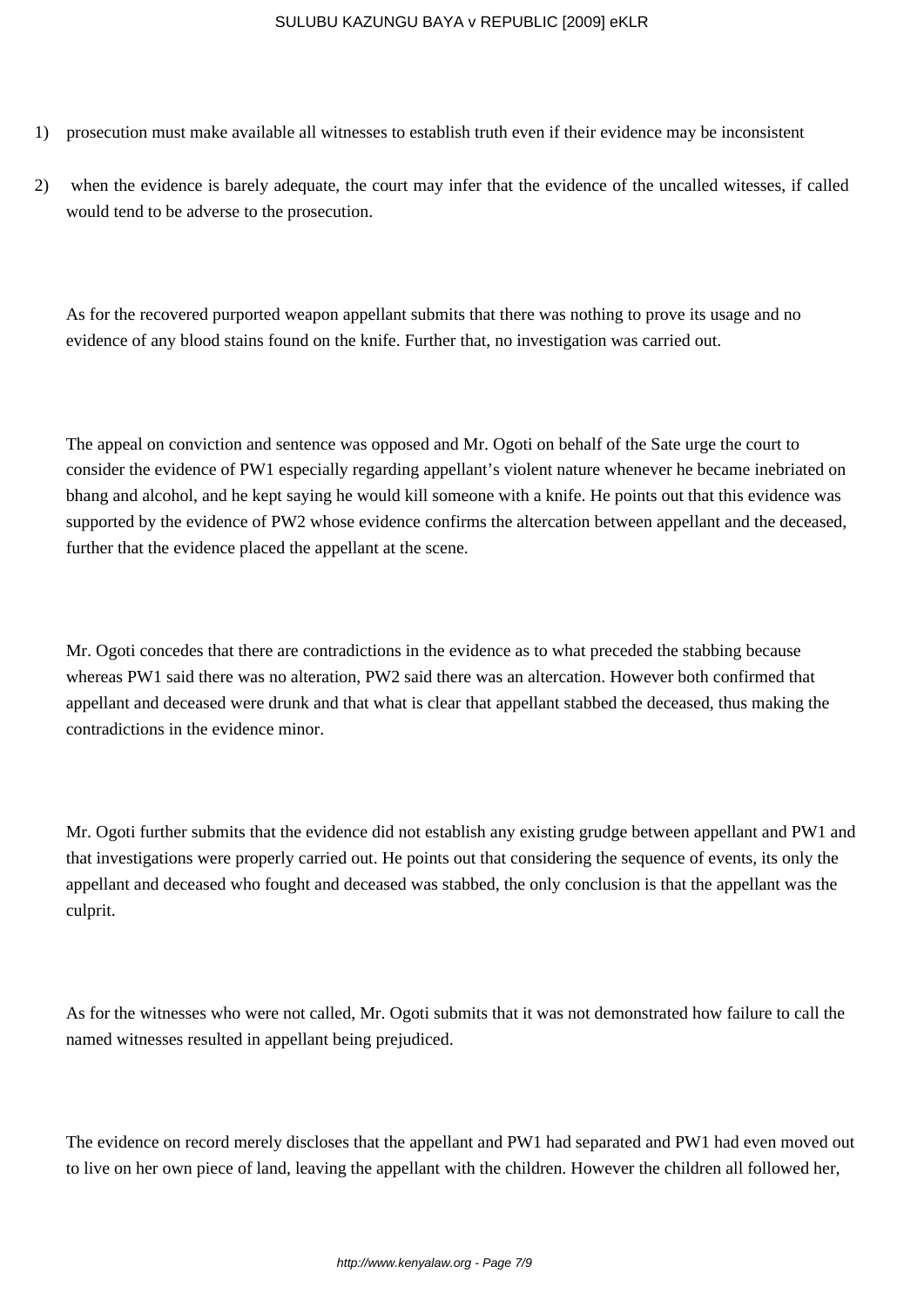and as at the time of the incident, it is the appellant who had moved to join PW1. If there existed a grudge between him and PW1, this is not demonstrated by the evidence on record, and indeed the learned trial magistrate had duly considered this suggestion by the appellant and correctly drawn the conclusion that the existence of a grudge was not proved. I found no reason to fault the trial magistrate on this. It is true hat there is discrepancy on the prosecution witnesses evidence as to what preceded the deceased's demise and how many people were present. Whereas PW1 told the trial magistrate that there were only three of them, and appellant did not say anything before stabbing the deceased, PW3 Kalume said he was present and witnessed the deceased and appellant quarrel over a pair of trousers which the deceased was wearing before deceased got up and stabbed the deceased.

In this discrepancy fatal to the prosecution case" I think not because the material issue was – how did the deceased meet his death – and on this both PW1 and PW2 are agreed, that appellant got up from where he was sitting and went up to the deceased, the next thing was deceased's declaration *"you have stabbed me, you have killed me"* followed by a fall, and a gush in his chest, bleeding, and he expired. Surely what other explanation could there be – whether there were only three of them at the scene or four of them, the chain of events is such that the only person who was close enough to inflict anything on the deceased at that precise moment, was the appellant and no one else. I agree that the evidence did not prove that the kitchen knife recovered three metres away from the scene was definitely the one which was used to inflict the injury as there was no evidence to show that the said knife when recovered had any blood stains, or if it had blood stains, was taken to the government analyst for examination to confirm that the blood on it was human blood and belonged to the deceased. Yet none recovery of the weapon used to inflict the injury, would not necessarily rule out the fact that deceased was stabbed – it may only suggest that perhaps appellant got rid of the weapon he used. This issue of a stab wound is confirmed by the evidence of all the prosecution witnesses who immediately observed the deceased and indeed saw that he had a stab wound, was bleeding from the chest, the blood stained shirt, and the postmortem report which found the cause of death to be a penetrating chest injury and of course deceased's own utterances.

There was no evidence to suggest that the injury may have been caused by anything else other than an object that appellant used when he got near the deceased, and which caused that penetration.

There are witnesses named who were not called – did such occasion prejudice to the appellant"

Liwali Salim (the headman) was mentioned as the one appellant went to make a report to, that his son Kalume had killed the deceased, Njoroge was the neighbour at those house Salim had been at the time he incident took place, Shida appellant's son (who was not present and is only mentioned in the context of the deceased), Mwambegu, a neighbour who arrived at the scene AFTER deceased had already been stabbed and was dead –